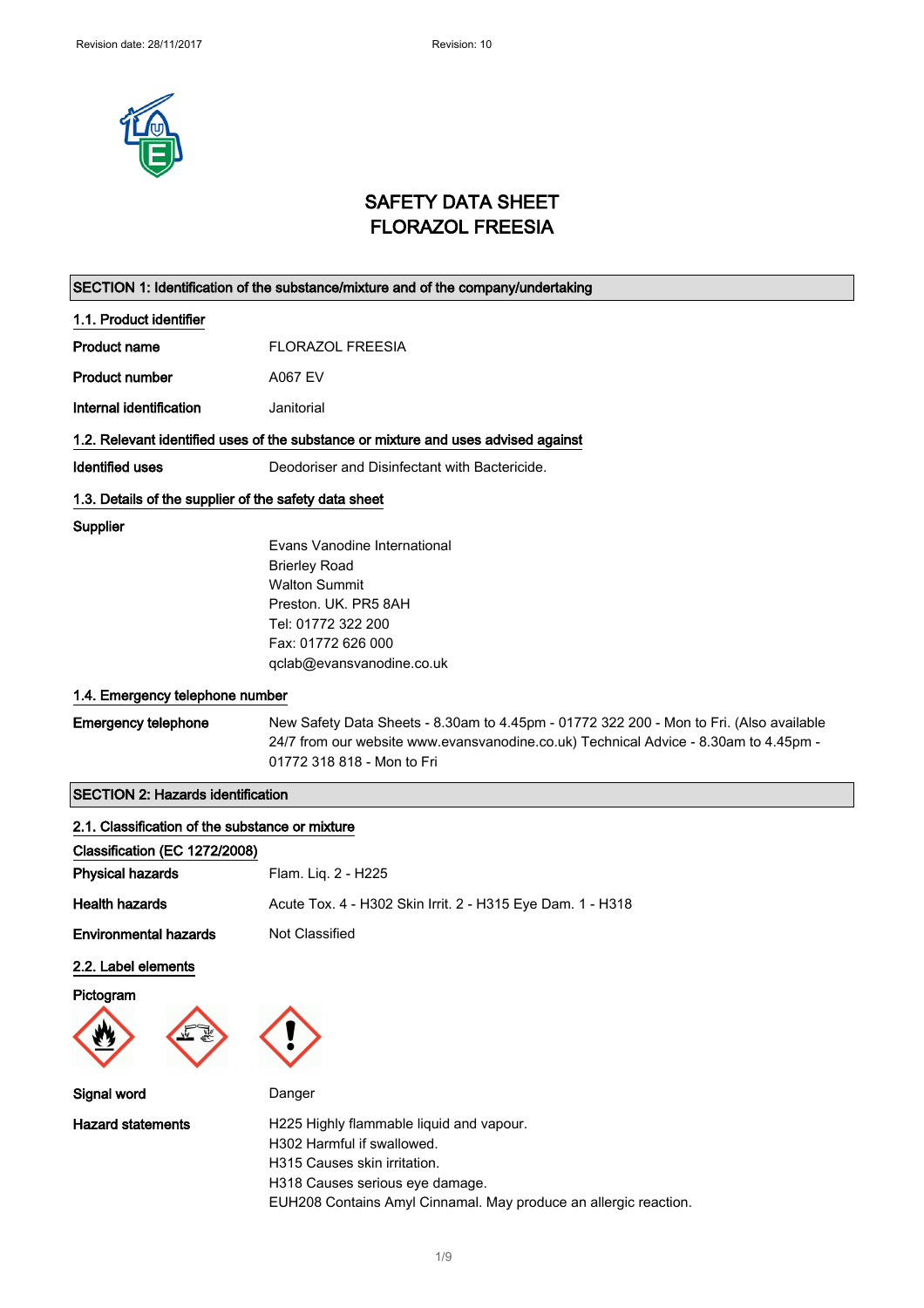| <b>Precautionary statements</b> | P <sub>102</sub> Keep out of reach of children.<br>P280 Wear protective gloves/ protective clothing/ eye protection/ face protection.<br>P270 Do not eat, drink or smoke when using this product.<br>P210 Keep away from heat, hot surfaces, sparks, open flames and other ignition sources. No<br>smoking.<br>P233 Keep container tightly closed.<br>P301+P330+P331 IF SWALLOWED: Rinse mouth. Do NOT induce vomiting.<br>P302+P352 IF ON SKIN: Wash with plenty of water.<br>P332+P313 If skin irritation occurs: Get medical advice/attention.<br>P305+P351+P338 IF IN EYES: Rinse cautiously with water for several minutes. Remove<br>contact lenses, if present and easy to do. Continue rinsing.<br>P315 Get immediate medical advice/ attention.<br>P370+P378 In case of fire: Use foam, carbon dioxide, dry powder or water fog to extinguish.<br>P403+P235 Store in a well-ventilated place. Keep cool.<br>P501 Dispose of contents/ container in accordance with local regulations. |
|---------------------------------|------------------------------------------------------------------------------------------------------------------------------------------------------------------------------------------------------------------------------------------------------------------------------------------------------------------------------------------------------------------------------------------------------------------------------------------------------------------------------------------------------------------------------------------------------------------------------------------------------------------------------------------------------------------------------------------------------------------------------------------------------------------------------------------------------------------------------------------------------------------------------------------------------------------------------------------------------------------------------------------------|
| Contains                        | ALCOHOL (C9-11) ETHOXYLATE (8EO), METHANOL, ALKYL DIMETHYL BENZYL<br>AMMONIUM CHLORIDE                                                                                                                                                                                                                                                                                                                                                                                                                                                                                                                                                                                                                                                                                                                                                                                                                                                                                                         |

#### 2.3. Other hazards

This product does not contain any substances classified as PBT or vPvB.

# SECTION 3: Composition/information on ingredients 3.2. Mixtures ETHANOL 30-60% CAS number: 64-17-5 EC number: 200-578-6 Classification Flam. Liq. 2 - H225 Eye Irrit. 2 - H319 PROPAN-2-OL 2008 10-15% and 2008 10-15% and 2008 10-15% and 2008 10-15% and 2008 10-15% and 2008 10-15% and 20 CAS number: 67-63-0 EC number: 200-661-7 REACH registration number: 01- 2119457558-25-xxxx Classification Flam. Liq. 2 - H225 Eye Irrit. 2 - H319 STOT SE 3 - H336 ALCOHOL (C9-11) ETHOXYLATE (8EO) 1-3% CAS number: 68439-45-2 Alternative CAS No 13598-36-2 **Classification** Acute Tox. 4 - H302 Eye Dam. 1 - H318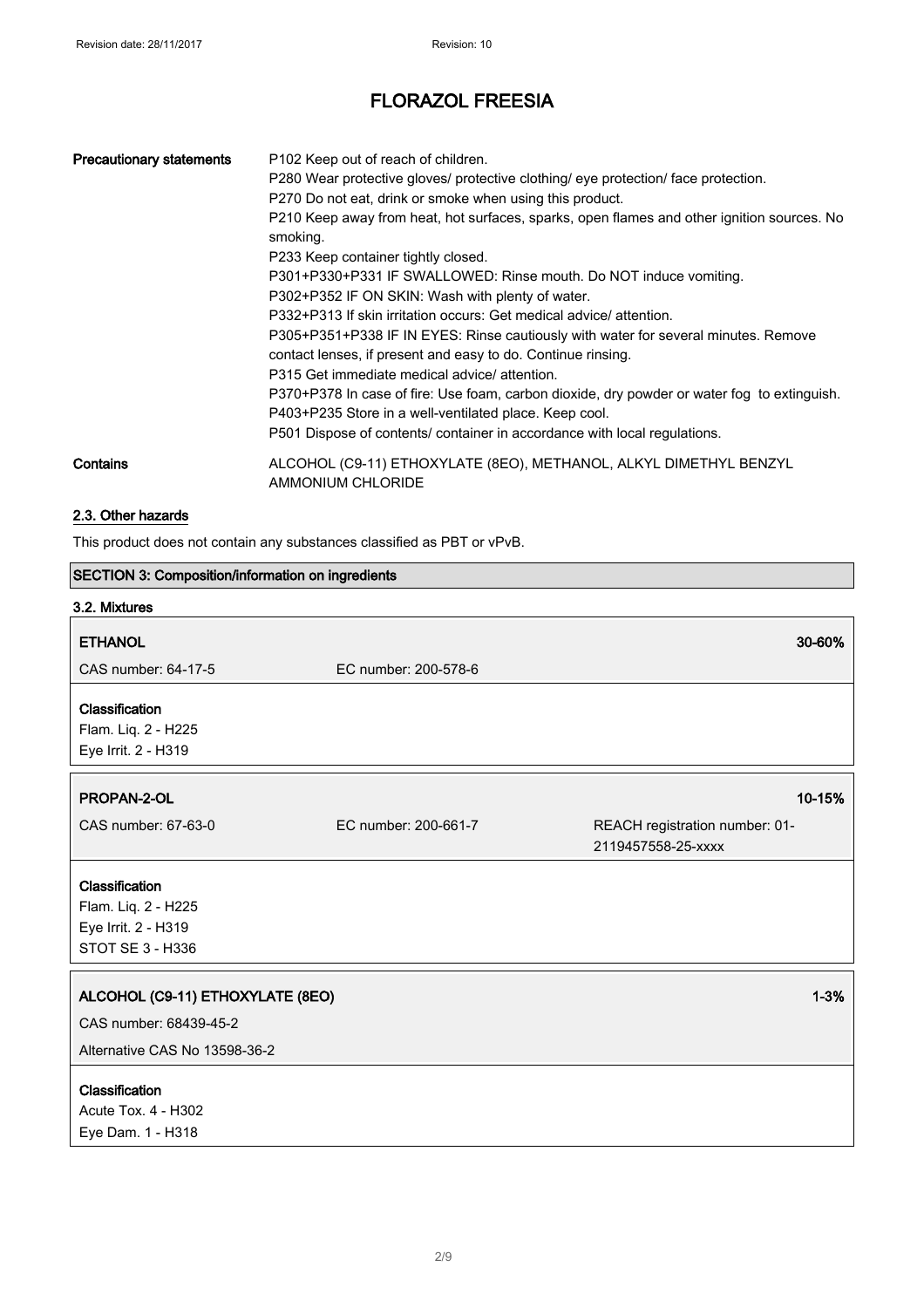| <b>METHANOL</b>                                                       | $1 - 3%$                                                                           |
|-----------------------------------------------------------------------|------------------------------------------------------------------------------------|
| CAS number: 67-56-1                                                   | EC number: 200-659-6                                                               |
| Spec Conc Limits :- STOT SE 1 (H370) >=10%, STOT SE 2 (H371) >3% <10% |                                                                                    |
|                                                                       |                                                                                    |
| Classification                                                        |                                                                                    |
| Flam. Liq. 2 - H225                                                   |                                                                                    |
| Acute Tox. 3 - H301                                                   |                                                                                    |
| Acute Tox. 3 - H311                                                   |                                                                                    |
| Acute Tox. 3 - H331                                                   |                                                                                    |
| STOT SE 1 - H370                                                      |                                                                                    |
| <b>Amyl Cinnamal</b>                                                  | $0.1 - 1%$                                                                         |
| CAS number: 122-40-7                                                  | EC number: 204-541-5                                                               |
|                                                                       |                                                                                    |
| Classification                                                        |                                                                                    |
| Skin Sens. 1 - H317                                                   |                                                                                    |
| Aquatic Chronic 2 - H411                                              |                                                                                    |
| TURPENTINE, OIL                                                       | < 0.1%                                                                             |
| CAS number: 8006-64-2                                                 | EC number: 232-350-7                                                               |
|                                                                       |                                                                                    |
| Classification                                                        |                                                                                    |
| Flam. Liq. 3 - H226                                                   |                                                                                    |
| Acute Tox. 4 - H302                                                   |                                                                                    |
| Acute Tox. 4 - H312                                                   |                                                                                    |
| Acute Tox. 4 - H332                                                   |                                                                                    |
| Skin Irrit. 2 - H315                                                  |                                                                                    |
| Eye Irrit. 2 - H319                                                   |                                                                                    |
| Skin Sens. 1 - H317                                                   |                                                                                    |
| Asp. Tox. 1 - H304                                                    |                                                                                    |
| Aquatic Chronic 2 - H411                                              |                                                                                    |
|                                                                       | The Full Text for all R-Phrases and Hazard Statements are Displayed in Section 16. |
| <b>SECTION 4: First aid measures</b>                                  |                                                                                    |

| 4.1. Description of first aid measures                           |                                                                                                                                                             |  |
|------------------------------------------------------------------|-------------------------------------------------------------------------------------------------------------------------------------------------------------|--|
| Inhalation                                                       | If spray/mist has been inhaled, proceed as follows. Move affected person to fresh air and<br>keep warm and at rest in a position comfortable for breathing. |  |
| Ingestion                                                        | Do not induce vomiting. Give plenty of water to drink. Get medical attention immediately.                                                                   |  |
| <b>Skin contact</b>                                              | Wash with plenty of water. Get medical attention promptly if symptoms occur after washing.                                                                  |  |
| Eye contact                                                      | Rinse immediately with plenty of water. Remove any contact lenses and open eyelids wide<br>apart. Continue to rinse. Get medical attention immediately.     |  |
| 4.2. Most important symptoms and effects, both acute and delayed |                                                                                                                                                             |  |
| <b>General information</b>                                       | The severity of the symptoms described will vary dependent on the concentration and the<br>length of exposure.                                              |  |
| Inhalation                                                       | No specific symptoms known.                                                                                                                                 |  |
| Ingestion                                                        | May cause stomach pain or vomiting.                                                                                                                         |  |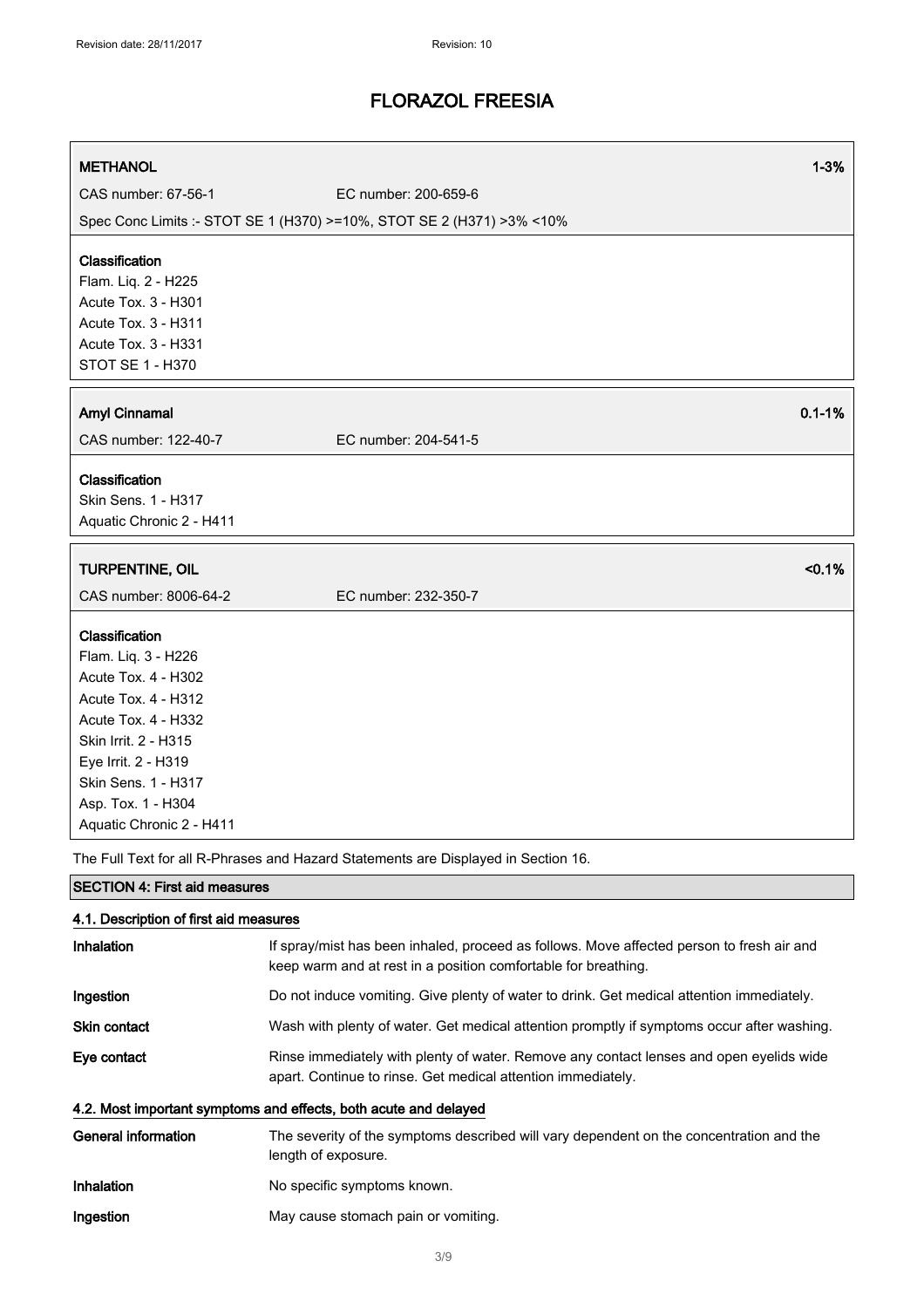| Skin contact                                               | Causes skin irritation. Prolonged and frequent contact may cause redness and irritation.                                                                                                                                                     |
|------------------------------------------------------------|----------------------------------------------------------------------------------------------------------------------------------------------------------------------------------------------------------------------------------------------|
| Eye contact                                                | Severe irritation, burning and tearing. Prolonged contact causes serious eye and tissue<br>damage.                                                                                                                                           |
|                                                            | 4.3. Indication of any immediate medical attention and special treatment needed                                                                                                                                                              |
| Notes for the doctor                                       | Treat symptomatically.                                                                                                                                                                                                                       |
| <b>SECTION 5: Firefighting measures</b>                    |                                                                                                                                                                                                                                              |
| 5.1. Extinguishing media                                   |                                                                                                                                                                                                                                              |
| Suitable extinguishing media                               | Extinguish with the following media: Extinguish with foam, carbon dioxide, dry powder or<br>water fog.                                                                                                                                       |
| 5.2. Special hazards arising from the substance or mixture |                                                                                                                                                                                                                                              |
| Specific hazards                                           | Thermal decomposition or combustion products may include the following substances:<br>Irritating gases or vapours. May explode when heated or when exposed to flames or sparks.                                                              |
| 5.3. Advice for firefighters                               |                                                                                                                                                                                                                                              |
| Special protective equipment<br>for firefighters           | Keep containers cool by spraying with water to reduce explosion risks. Wear positive-pressure<br>self-contained breathing apparatus (SCBA) and appropriate protective clothing.                                                              |
| <b>SECTION 6: Accidental release measures</b>              |                                                                                                                                                                                                                                              |
|                                                            | 6.1. Personal precautions, protective equipment and emergency procedures                                                                                                                                                                     |
| <b>Personal precautions</b>                                | Wear protective clothing, gloves, eye and face protection. No smoking, sparks, flames or<br>other sources of ignition near spillage. For personal protection, see Section 8.                                                                 |
| 6.2. Environmental precautions                             |                                                                                                                                                                                                                                              |
| <b>Environmental precautions</b>                           | Spillages or uncontrolled discharges into watercourses must be reported immediately to the<br>Environmental Agency or other appropriate regulatory body.                                                                                     |
| 6.3. Methods and material for containment and cleaning up  |                                                                                                                                                                                                                                              |
| Methods for cleaning up                                    | Small Spillages: Flush away spillage with plenty of water. Large Spillages: Contain and<br>absorb spillage with sand, earth or other non-combustible material. Collect and place in<br>suitable waste disposal containers and seal securely. |
| 6.4. Reference to other sections                           |                                                                                                                                                                                                                                              |
| Reference to other sections                                | For personal protection, see Section 8.                                                                                                                                                                                                      |
| <b>SECTION 7: Handling and storage</b>                     |                                                                                                                                                                                                                                              |
| 7.1. Precautions for safe handling                         |                                                                                                                                                                                                                                              |
| <b>Usage precautions</b>                                   | Eliminate all sources of ignition. For handling undiluted product: Wear protective clothing,<br>gloves, eye and face protection.                                                                                                             |
|                                                            | 7.2. Conditions for safe storage, including any incompatibilities                                                                                                                                                                            |
| <b>Storage precautions</b>                                 | Keep away from heat, sparks and open flame.                                                                                                                                                                                                  |
| 7.3. Specific end use(s)                                   |                                                                                                                                                                                                                                              |
| Specific end use(s)                                        | The identified uses for this product are detailed in Section 1.2.                                                                                                                                                                            |
| Usage description                                          | See Product Information Sheet & Label for detailed use of this product.                                                                                                                                                                      |
| <b>SECTION 8: Exposure Controls/personal protection</b>    |                                                                                                                                                                                                                                              |

### 8.1. Control parameters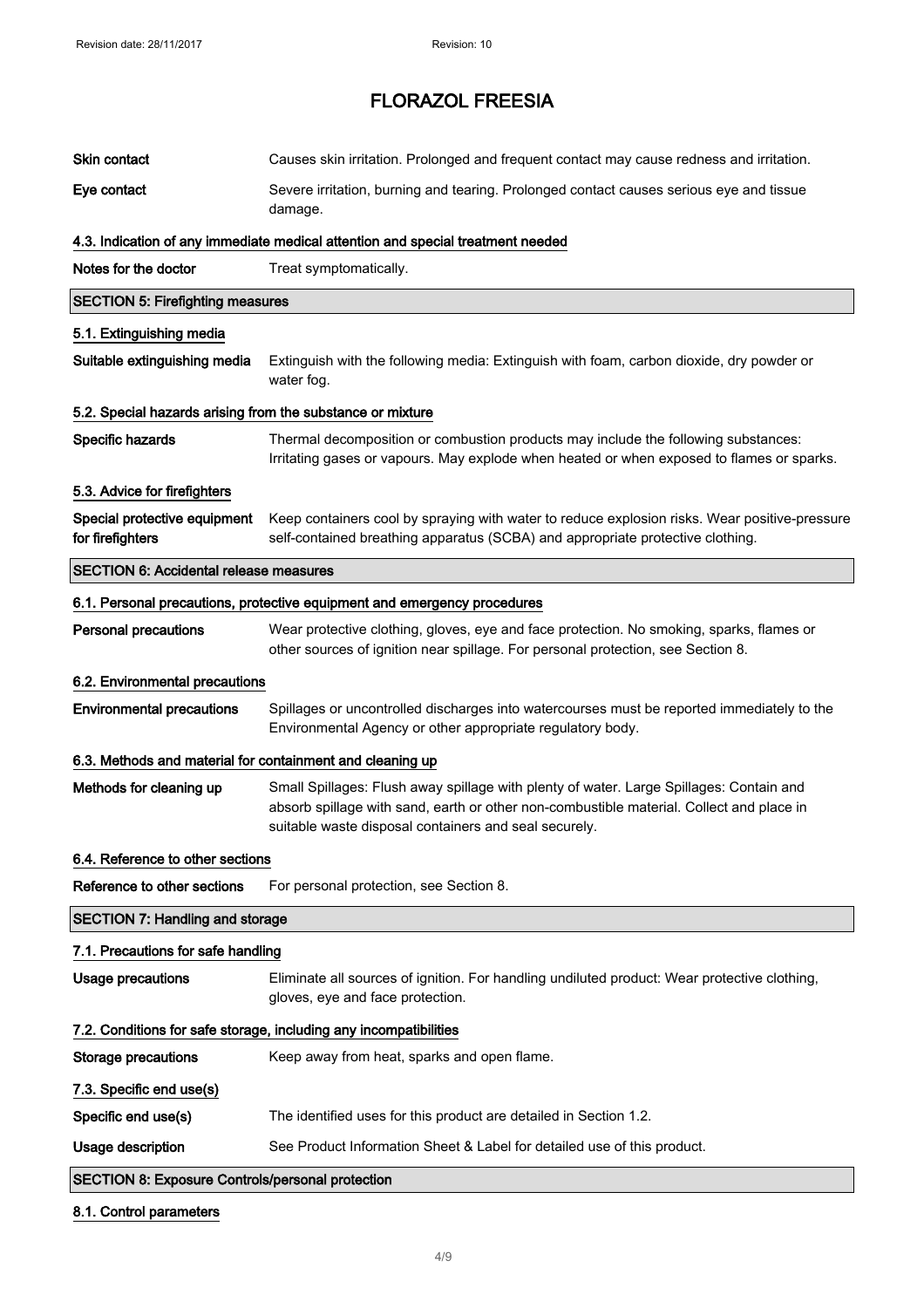#### Occupational exposure limits

#### **ETHANOL**

Long-term exposure limit (8-hour TWA): WEL 1000 ppm 1920 mg/m<sup>3</sup> Short-term exposure limit (15-minute): WEL

#### PROPAN-2-OL

Long-term exposure limit (8-hour TWA): WEL 400 ppm 999 mg/m<sup>3</sup> Short-term exposure limit (15-minute): WEL 500 ppm 1250 mg/m<sup>3</sup>

#### **METHANOL**

Long-term exposure limit (8-hour TWA): WEL 200 ppm 266 mg/m<sup>3</sup> Short-term exposure limit (15-minute): WEL 250 ppm 333 mg/m<sup>3</sup> Sk

#### TURPENTINE, OIL

Long-term exposure limit (8-hour TWA): WEL 100 ppm 566 mg/m<sup>3</sup> Short-term exposure limit (15-minute): WEL 150 ppm 850 mg/m<sup>3</sup> WEL = Workplace Exposure Limit Sk = Can be absorbed through skin.

#### 8.2. Exposure controls





| Appropriate engineering<br>controls | Not relevant.                                                         |
|-------------------------------------|-----------------------------------------------------------------------|
| Eye/face protection                 | Wear eye protection.                                                  |
| Hand protection                     | Wear protective gloves. (Household rubber gloves.)                    |
| Other skin and body<br>protection   | Wear appropriate clothing to prevent any possibility of skin contact. |
| <b>Respiratory protection</b>       | Respiratory protection not required.                                  |

#### SECTION 9: Physical and Chemical Properties

#### 9.1. Information on basic physical and chemical properties

| Appearance                      | Liquid.                                                                          |  |
|---------------------------------|----------------------------------------------------------------------------------|--|
| Colour                          | Clear, Yellow.                                                                   |  |
| Odour                           | Floral.                                                                          |  |
| <b>Melting point</b>            | -5 $^{\circ}$ C                                                                  |  |
| Initial boiling point and range | 80°C @ 760 mm Hg                                                                 |  |
| Flash point                     | $20^{\circ}$ C.<br>Measured using test method, PMCC (Pensky-Martens closed cup). |  |
| <b>Relative density</b>         | $0.860 \ @ 20^{\circ}$ C                                                         |  |
| Solubility(ies)                 | Forms an emulsion with water.                                                    |  |
| Auto-ignition temperature       | $425^{\circ}$ C                                                                  |  |
| 9.2. Other information          |                                                                                  |  |
| Other information               | None.                                                                            |  |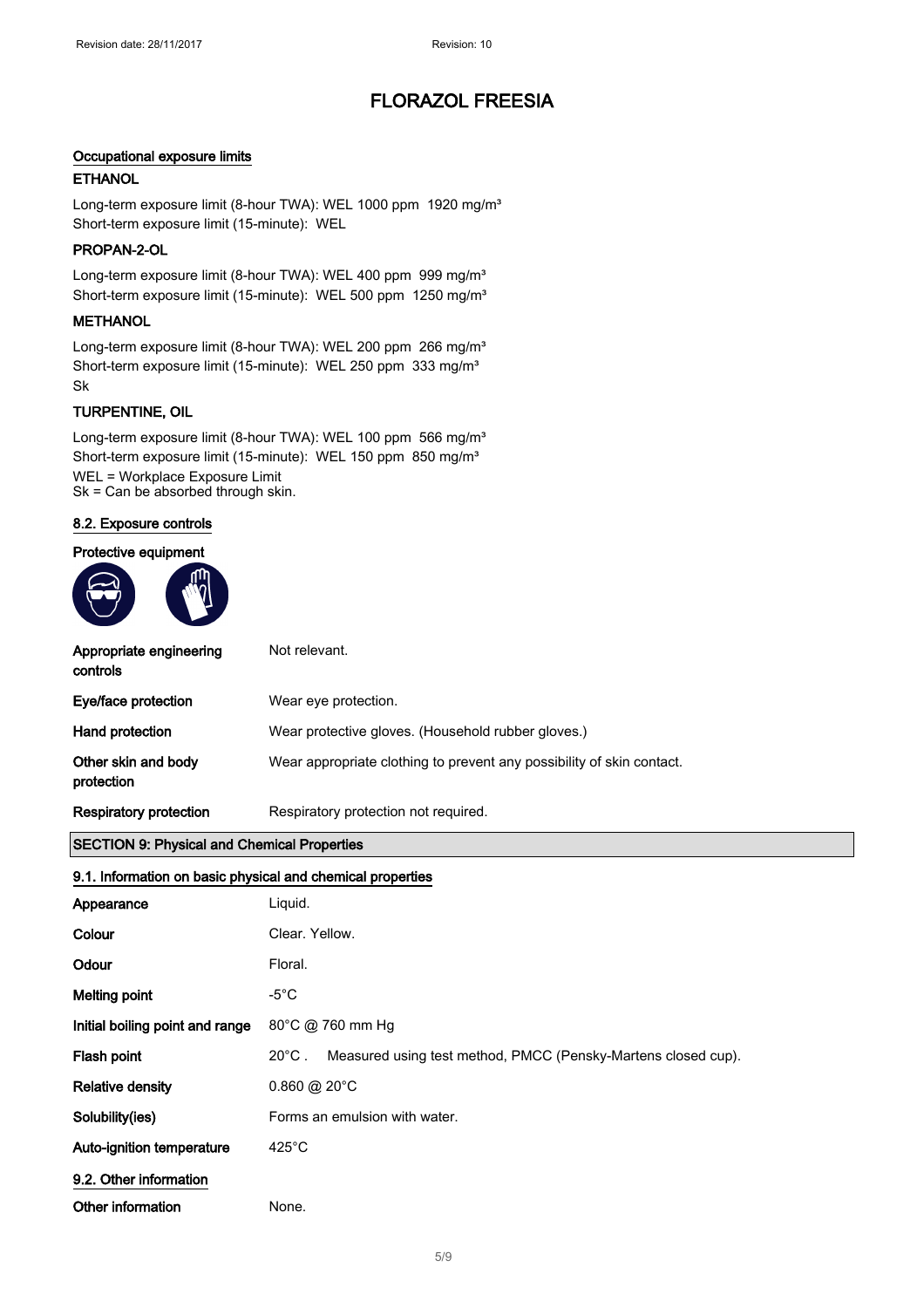| <b>SECTION 10: Stability and reactivity</b>                         |                                                                                                                                                                                                                                                                                          |  |
|---------------------------------------------------------------------|------------------------------------------------------------------------------------------------------------------------------------------------------------------------------------------------------------------------------------------------------------------------------------------|--|
| 10.1. Reactivity                                                    |                                                                                                                                                                                                                                                                                          |  |
| Reactivity                                                          | There are no known reactivity hazards associated with this product.                                                                                                                                                                                                                      |  |
| 10.2. Chemical stability                                            |                                                                                                                                                                                                                                                                                          |  |
| <b>Stability</b>                                                    | No particular stability concerns.                                                                                                                                                                                                                                                        |  |
| 10.3. Possibility of hazardous reactions                            |                                                                                                                                                                                                                                                                                          |  |
| Possibility of hazardous<br>reactions                               | See sections 10.1, 10.4 & 10.5                                                                                                                                                                                                                                                           |  |
| 10.4. Conditions to avoid                                           |                                                                                                                                                                                                                                                                                          |  |
| Conditions to avoid                                                 | Avoid heat, flames and other sources of ignition.                                                                                                                                                                                                                                        |  |
| 10.5. Incompatible materials                                        |                                                                                                                                                                                                                                                                                          |  |
| Materials to avoid                                                  | No specific material or group of materials is likely to react with the product to produce a<br>hazardous situation.                                                                                                                                                                      |  |
| 10.6. Hazardous decomposition products                              |                                                                                                                                                                                                                                                                                          |  |
| Hazardous decomposition<br>products                                 | No known hazardous decomposition products.                                                                                                                                                                                                                                               |  |
| <b>SECTION 11: Toxicological information</b>                        |                                                                                                                                                                                                                                                                                          |  |
| 11.1. Information on toxicological effects                          |                                                                                                                                                                                                                                                                                          |  |
| <b>Toxicological effects</b>                                        | We have not carried out any animal testing for this product. Any ATE figures quoted below are<br>from Toxicity Classifications that have been carried out using ATE (Acute Toxicity Estimate)<br>Calculation Method using LD50 or ATE figures provided by the Raw Material Manufacturer. |  |
| Other health effects                                                | Contains low levels of a sensitiser, repeated skin contact may produce an allergic reaction.                                                                                                                                                                                             |  |
| Acute toxicity - oral                                               |                                                                                                                                                                                                                                                                                          |  |
| Notes (oral LD <sub>50</sub> )                                      | Classification criteria has been met – Product is classified as Harmful if Swallowed.                                                                                                                                                                                                    |  |
| ATE oral (mg/kg)                                                    | 1,853.75442188                                                                                                                                                                                                                                                                           |  |
| Acute toxicity - dermal                                             |                                                                                                                                                                                                                                                                                          |  |
| Notes (dermal LD <sub>50</sub> )                                    | Based on available data the classification criteria are not met.                                                                                                                                                                                                                         |  |
| ATE dermal (mg/kg)                                                  | 7,328.57543611                                                                                                                                                                                                                                                                           |  |
| Acute toxicity - inhalation<br>Notes (inhalation LC <sub>50</sub> ) | Based on available data the classification criteria are not met.                                                                                                                                                                                                                         |  |
| ATE inhalation (vapours mg/l)                                       | 85.36585366                                                                                                                                                                                                                                                                              |  |
| <b>ATE inhalation (dusts/mists)</b><br>mg/l)                        | 20.73170732                                                                                                                                                                                                                                                                              |  |
| <b>SECTION 12: Ecological Information</b>                           |                                                                                                                                                                                                                                                                                          |  |
| Ecotoxicity                                                         | Harmful to aquatic life with long lasting effects.                                                                                                                                                                                                                                       |  |
| 12.1. Toxicity                                                      |                                                                                                                                                                                                                                                                                          |  |
| <b>Toxicity</b>                                                     | We have not carried out any Aquatic testing, therefore we have no Aquatic Toxicity Data<br>specifically for this product. The Aquatic Toxicity Data, where provided by the raw material<br>manufacturer for ingredients with aquatic toxicity, can be made available on request.         |  |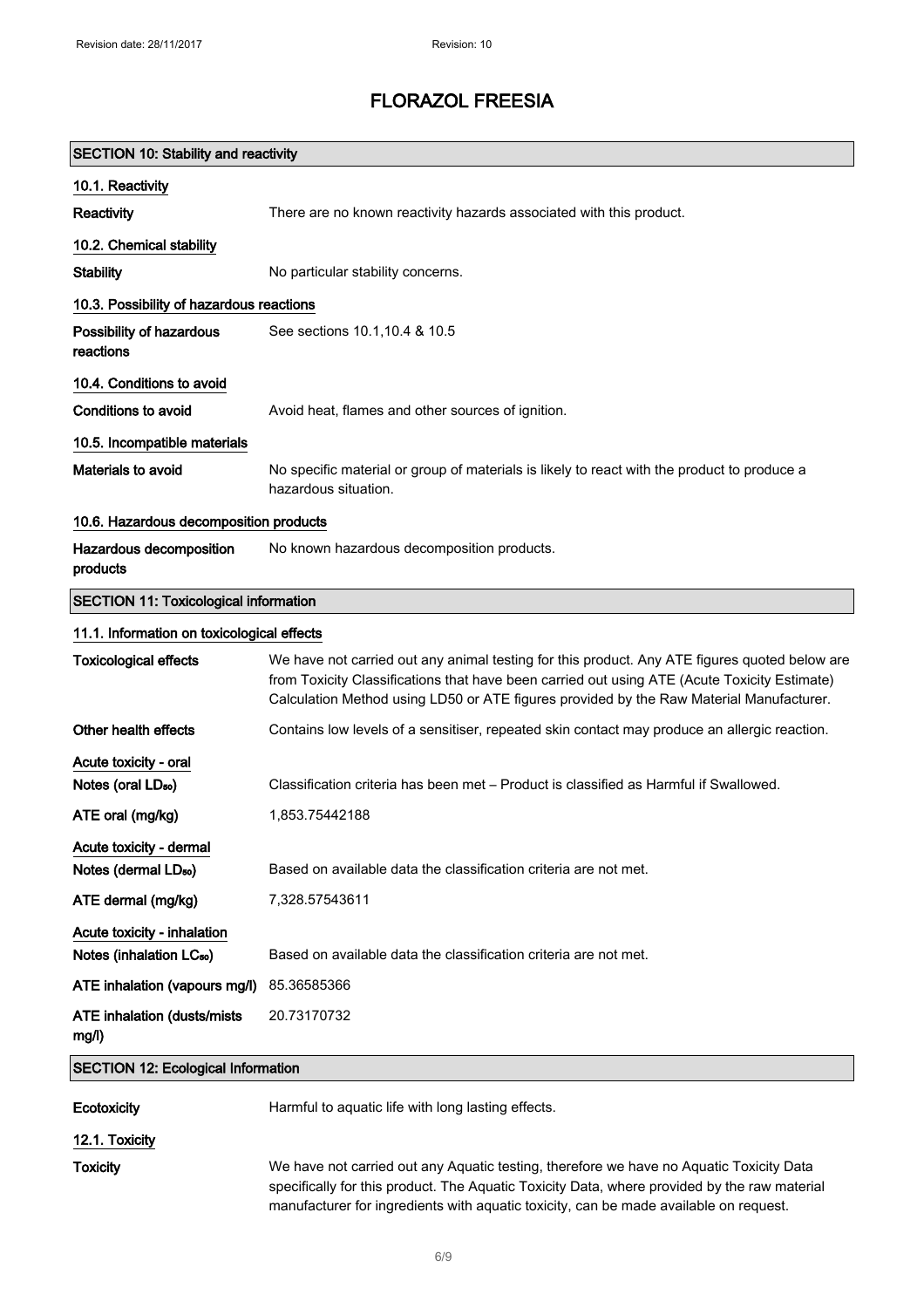| 12.2. Persistence and degradability          |                                                                                                                                                                                                                                                                              |
|----------------------------------------------|------------------------------------------------------------------------------------------------------------------------------------------------------------------------------------------------------------------------------------------------------------------------------|
|                                              | Persistence and degradability The surfactant(s) contained in this product complies(comply) with the biodegradability criteria<br>as laid down in Regulation (EC) No. 648/2004 on detergents.                                                                                 |
| 12.3. Bioaccumulative potential              |                                                                                                                                                                                                                                                                              |
| <b>Bioaccumulative potential</b>             | The product does not contain any substances expected to be bioaccumulating.                                                                                                                                                                                                  |
| 12.4. Mobility in soil                       |                                                                                                                                                                                                                                                                              |
| <b>Mobility</b>                              | Not known.                                                                                                                                                                                                                                                                   |
| 12.5. Results of PBT and vPvB assessment     |                                                                                                                                                                                                                                                                              |
| <b>Results of PBT and vPvB</b><br>assessment | This product does not contain any substances classified as PBT or vPvB.                                                                                                                                                                                                      |
| 12.6. Other adverse effects                  |                                                                                                                                                                                                                                                                              |
| Other adverse effects                        | Not known.                                                                                                                                                                                                                                                                   |
| <b>SECTION 13: Disposal considerations</b>   |                                                                                                                                                                                                                                                                              |
| 13.1. Waste treatment methods                |                                                                                                                                                                                                                                                                              |
| Disposal methods                             | Discharge used solutions to drain. Small amounts (less than 5 Litres) of unwanted product<br>may be flushed with water to sewer. Larger volumes must be sent for disposal by approved<br>waste contractor. Rinse out empty container with water and consign to normal waste. |
| <b>SECTION 14: Transport information</b>     |                                                                                                                                                                                                                                                                              |
| General                                      | 1L As supplied, this product is consigned under the Limited Quantities provisions.                                                                                                                                                                                           |
| 14.1. UN number                              |                                                                                                                                                                                                                                                                              |
| UN No. (ADR/RID)                             | 1987                                                                                                                                                                                                                                                                         |
| UN No. (IMDG)                                | 1987                                                                                                                                                                                                                                                                         |
| UN No. (ICAO)                                | 1987                                                                                                                                                                                                                                                                         |
| 14.2. UN proper shipping name                |                                                                                                                                                                                                                                                                              |
| Proper shipping name<br>(ADR/RID)            | ALCOHOLS, N.O.S. (ethanol solution & isopropanol)                                                                                                                                                                                                                            |
|                                              | Proper shipping name (IMDG) ALCOHOLS, N.O.S. (ethanol solution & isopropanol)                                                                                                                                                                                                |
|                                              | Proper shipping name (ICAO) ALCOHOLS, N.O.S. (ethanol solution & isopropanol)                                                                                                                                                                                                |
| 14.3. Transport hazard class(es)             |                                                                                                                                                                                                                                                                              |
| <b>ADR/RID class</b>                         | Class 3: Flammable liquids.                                                                                                                                                                                                                                                  |
| <b>ADR/RID label</b>                         | 3                                                                                                                                                                                                                                                                            |
| <b>IMDG class</b>                            | Class 3: Flammable liquids.                                                                                                                                                                                                                                                  |
| ICAO class/division                          | Class 3: Flammable liquids.                                                                                                                                                                                                                                                  |
| <b>Transport labels</b>                      |                                                                                                                                                                                                                                                                              |
|                                              |                                                                                                                                                                                                                                                                              |

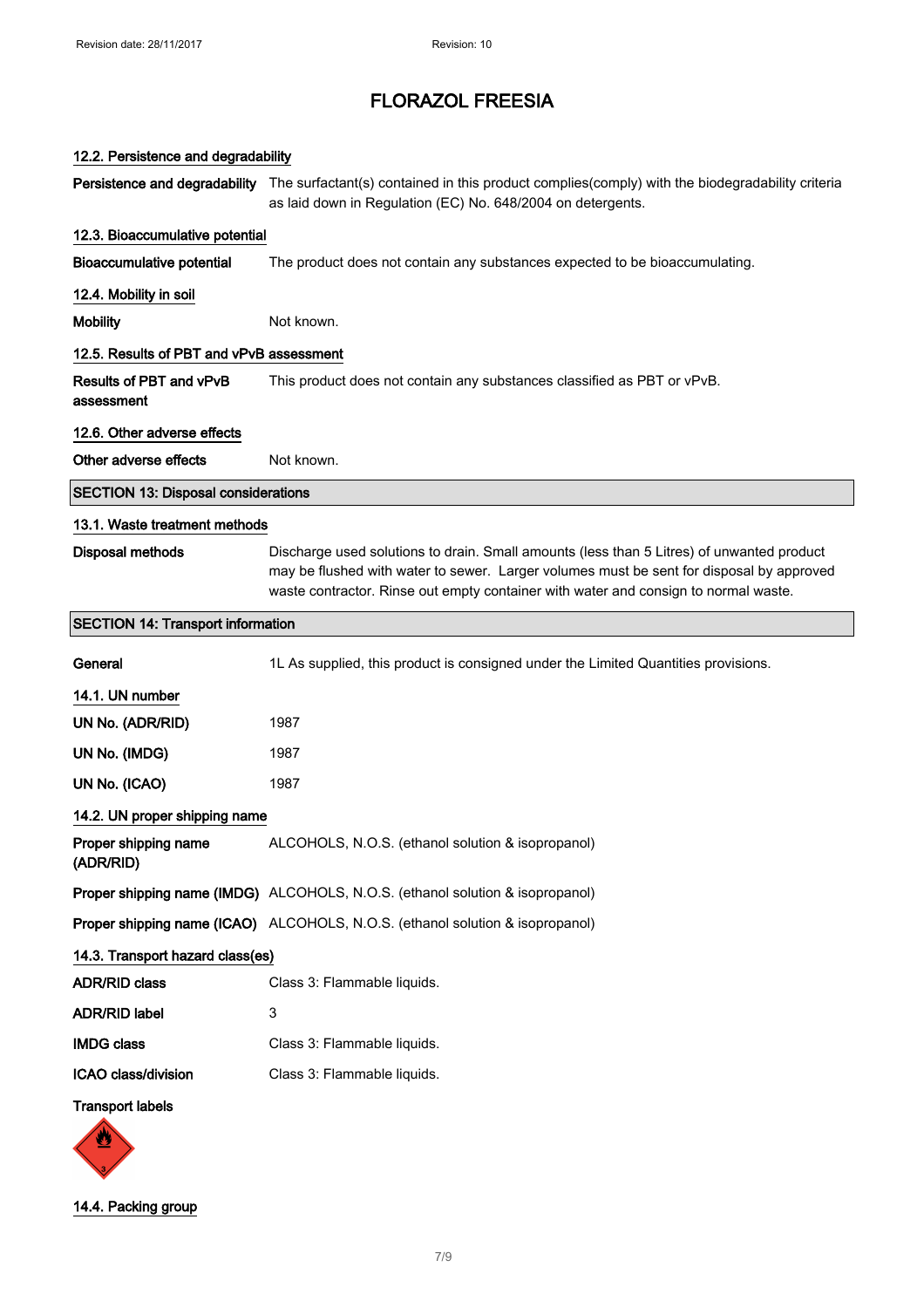| ADR/RID packing group |  |  |  |
|-----------------------|--|--|--|
|-----------------------|--|--|--|

IMDG packing group II

ICAO packing group II

#### 14.5. Environmental hazards

Environmentally hazardous substance/marine pollutant No.

#### 14.6. Special precautions for user

EmS F-E, S-D

Tunnel restriction code Not Applicable

#### 14.7. Transport in bulk according to Annex II of MARPOL and the IBC Code

**Transport in bulk according to** Not relevant. for a packaged product. Annex II of MARPOL 73/78 and the IBC Code

SECTION 15: Regulatory information

#### 15.1. Safety, health and environmental regulations/legislation specific for the substance or mixture

| EU legislation | Safety Data Sheet prepared in accordance with REACH Commission Regulation (EU) No        |
|----------------|------------------------------------------------------------------------------------------|
|                | 2015/830 (which amends Regulation (EC) No 453/2010 & 1907/2006).                         |
|                | The product is as classified under GHS/CLP- Regulation (EC) No 1272/2008 classification, |
|                | labelling & packaging of substances & mixtures.                                          |
|                | Ingredients are listed with classification under GHS/CLP - Regulation (EC) No 1272/2008  |
|                | classification, labelling & packaging of substances & mixtures.                          |

#### 15.2. Chemical safety assessment

No chemical safety assessment has been carried out as not applicable as this product is a mixture.

#### SECTION 16: Other information

| Abbreviations and acronyms    | PBT: Persistent, Bioaccumulative and Toxic substance.                                  |
|-------------------------------|----------------------------------------------------------------------------------------|
| used in the safety data sheet | vPvB: Very Persistent and Very Bioaccumulative.                                        |
|                               | ATE: Acute Toxicity Estimate.                                                          |
|                               | ADR: European Agreement concerning the International Carriage of Dangerous Goods by    |
|                               | Road.                                                                                  |
|                               | IMDG: International Maritime Dangerous Goods.                                          |
|                               | ICAO-TI: Technical Instructions for the Safe Transport of Dangerous Goods by Air.      |
|                               | REACH: Registration, Evaluation, Authorisation and Restriction of Chemicals Regulation |
|                               | (EC) No 1907/2006.                                                                     |
|                               | GHS: Globally Harmonized System.                                                       |
|                               | Spec Conc Limits = Specific Concentration Limits.                                      |